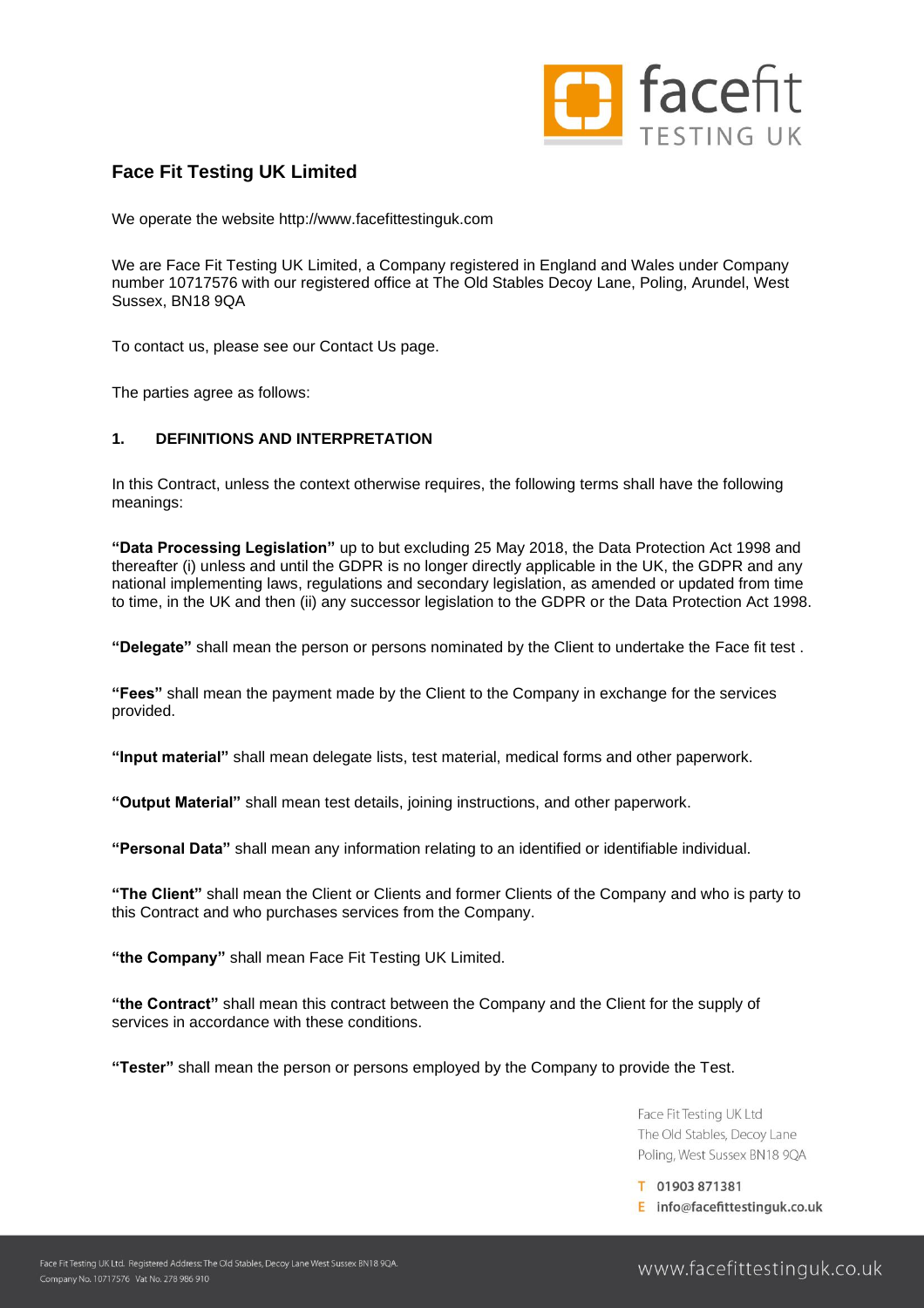**"Test"** shall mean the face fit test that is provided by the Company.

### **2. OBLIGATIONS OF THE COMPANY**

The Company shall:

- 2.1 Ensure the Tester delivers Test in a professional manner using every care to accomplish a satisfactory service and shall at its own expense supply the Client with necessary documents or other materials and all necessary data relating to the test in accordance with the contract.
- 2.2 Ensure the accuracy of all Output Material.
- 2.3 Be responsible for the provision of test equipment including manuals and test aids.
- 2.4 Provide if necessary, to all test Delegates an appropriate handout for the test including any supporting material agreed between the Company and the Client.
- 2.5 Comply with all applicable laws, including health and safety laws.

In the event that no Delegates attend a confirmed Test the Tester will wait at the test venue for a maximum 1 hour or until instructed to leave by the Client or the Company.

# **3. OBLIGATIONS OF THE CLIENT**

The Client shall:

- 3.1 provide the venue for the test unless otherwise agreed in writing. The Client shall ensure that the venue is suitable for the Company's requirements and is clean and tidy. Please contact the Company to discuss prior to the provision of the service.
- 3.2 be liable for providing all supporting equipment required by the Tester unless otherwise agreed between the Client and the Company.
- 3.3 at its own expense supply the Company with any other necessary documents or other materials and any other necessary data or other information relating to the testing within sufficient time to enable the Company to provide the test in accordance with the contract. The Client shall ensure the accuracy of all input material.
- 3.4 at its own expense retain duplicate copies of all input material and insure against its accidental loss or damage. The Company shall have no liability for any such loss or damage, however caused. All output material shall be at the sole risk of the Client from the time of delivery to or to the order of the Client.
- 3.5 Ensure payments are made on time and in accordance with the booking form or any Contract in place.

# **4. BOOKINGS**

- 4.1 Telephone bookings will be accepted but must be confirmed in writing in line with the booking form.
- 4.2 The Client must advise the Company in writing if it requires any amendments to a confirmed training course at least 3 days before the course otherwise additional fees may be payable, to be charged at the Company's discretion.

# **5. PRICE AND PAYMENT**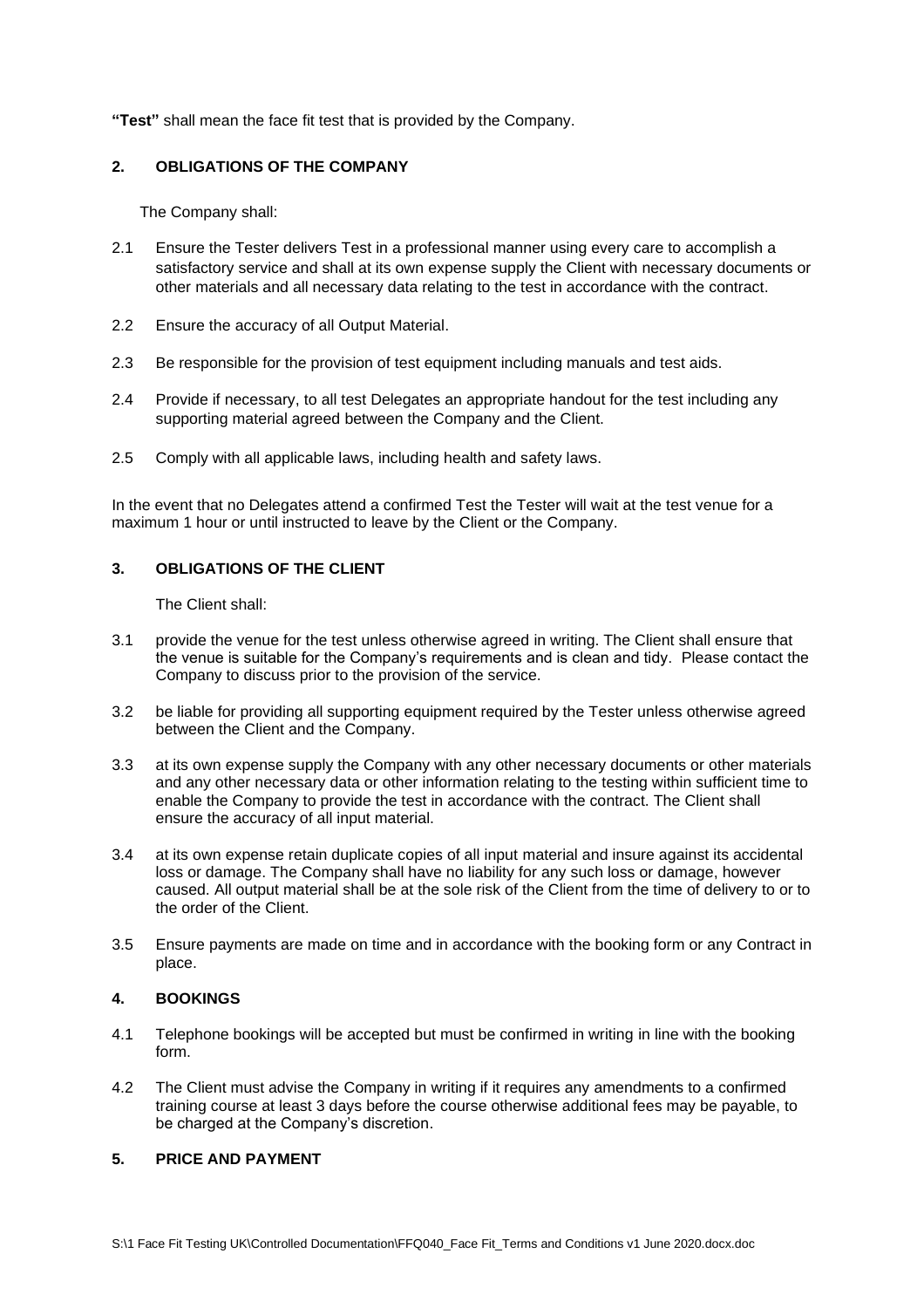- 5.1 The Client must pay the Fees to the Company as per the sum shown on the booking form within the agreed term as defined in the booking form.
- 5.2 In the event of any unavoidable non-attendance of the Company's Tester for any reason outside of the Client's control, a refund will be issued.
- 5.3 A refund will not be given if the Company is unable to carry out its duties due to power failure, fire, flood or other unforeseen disruption beyond its control in accordance with clause 14.
- 5.4 The Company shall be entitled to vary the Company's standard charges from time to time.
	- 5.5 All charges quoted to the Client for the provision of the Test are exclusive of any Value Added Tax, for which the Client shall be additionally liable at the applicable rate from time to time.
	- 5.6 The Company shall be entitled to invoice the Client following the end of each month in which Test are provided or at other times agreed with the Client.
	- 5.7 The Charges will be stated in the Quotation and unless agreed otherwise by the Company in writing will be exclusive of VAT and delivery.
	- 5.8 Invoices issued in accordance with the Contract will be payable by the Client within agreed terms
	- 5.9 If the Client fails to make payment in full on the due date, then outstanding shall become immediately due and payable and, without prejudice to any other right or remedy available to the Company, the Company may:
		- 5.9.1 terminate the Contract or suspend any further services to the Client; and
		- 5.9.2 charge interest on such sum in accordance with the Late Payment of Commercial Debts (Interest) Act 1998

# **6. TEST INFORMATION**

- 6.1 Good time keeping throughout the test is essential. It is the responsibility of the Client to ensure that the delegate is fully briefed and made aware of all test requirements before the test takes place. This must include the provision of all relevant PPE as required under the HSE legislation and policies.
- 6.2 Delegates must attend the whole of the test to qualify for certification. Late arrivals (up to 30 minutes) may not be admitted onto tests.
- 6.3 The Company will provide certification to the Client as soon as possible after payment for the course.
- 6.4 Tests may be altered if 24 hours' notice is provided by both parties. If the Client does not provide 24 hours' notice, then the Company is entitled to charge the full fee as outlined and confirmed when the booking was made is due.

# **7. CANCELLATION**

7.1 Tests may be cancelled; the following cancellation terms are applicable:  $\langle$ -24hrs = 100% of fee chargeable >24hrs but <3 working days = 50% of fee chargeable  $Therefore = Nil$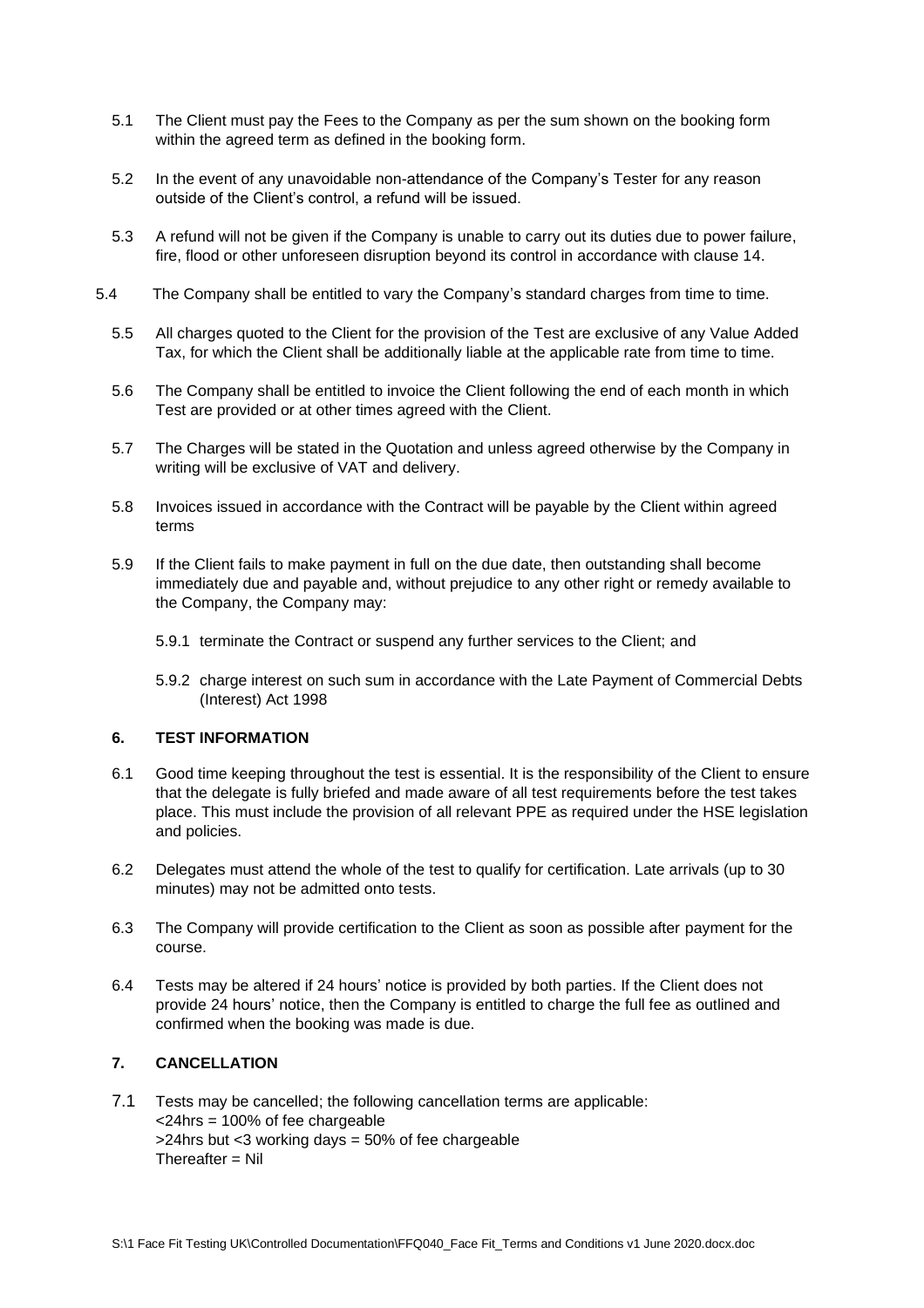- 7.2 If a Test needs to be cancelled, notification of cancellation must be sent in writing via post or email to the Company.
- 7.3 The Company reserves the right to cancel or postpone any test. If this is necessary, as much notice will be given to the Client.
- 7.4 The Company shall not be liable for any transport or accommodation costs if a course is cancelled due to circumstances beyond our control.
- 7.5 The Company shall not be liable to the Client or be deemed to be in breach of contract by reason of any delay in performing, or any failure to perform, any of its obligations in relation to the service, if the delay or failure was due to any cause beyond their reasonable control as set out in clause 14.

# **8. CONFIDENTIALITY**

8.1 All notes, computerised memory, memoranda, correspondence, records, documents and other tangible items made, used or held by the Company in the course of providing the test will be and remain at all times the intellectual property of the Company. At any time, whether prior to or upon the termination or expiration of this Contract, the Client shall promptly on request deliver to the Company all such tangible items which are in its possession or under its control relating to the Company, its business affairs and Clients and/or the test and it may not make or retain copies.

### **9. DATA PROTECTION AND DATA PROCESSING**

- 9.1 Both parties will comply with all applicable requirements of the Data Protection Legislation. This clause 9 is in addition to, and does not relieve, remove or replace, a party's obligations under the Data Protection Legislation.
- 9.2 The parties acknowledge that for the purposes of the Data Protection Legislation, the Client is the data controller and the Company is the data processor.
- 9.3 Without prejudice to the generality of clause 9.1, the Client will ensure that it has all necessary appropriate consents and notices in place to enable lawful transfer of the Personal Data to the Company for the duration and purposes of this Contract.
- 9.4 Without prejudice to the generality of clause 9.1, the Company shall, in relation to any Personal Data processed in connection with the performance by the Company of its obligations under this Contract:
	- 9.4.1 process that Personal Data only on the written instructions of the Client;
	- 9.4.2 ensure that it has in place appropriate technical and organisational measures, to protect against unauthorised or unlawful processing of Personal Data and against accidental loss or destruction of, or damage to, Personal Data, appropriate to the harm that might result from the unauthorised or unlawful processing or accidental loss, destruction or damage and the nature of the data to be protected;
	- 9.4.3 ensure that all personnel who have access to and/or process Personal Data are obliged to keep the Personal Data confidential; and
	- 9.4.4 at the written direction of the Client, delete or return Personal Data and copies thereof to the Client on termination of the Contract unless required by Applicable Data Processing Law to store the Personal Data.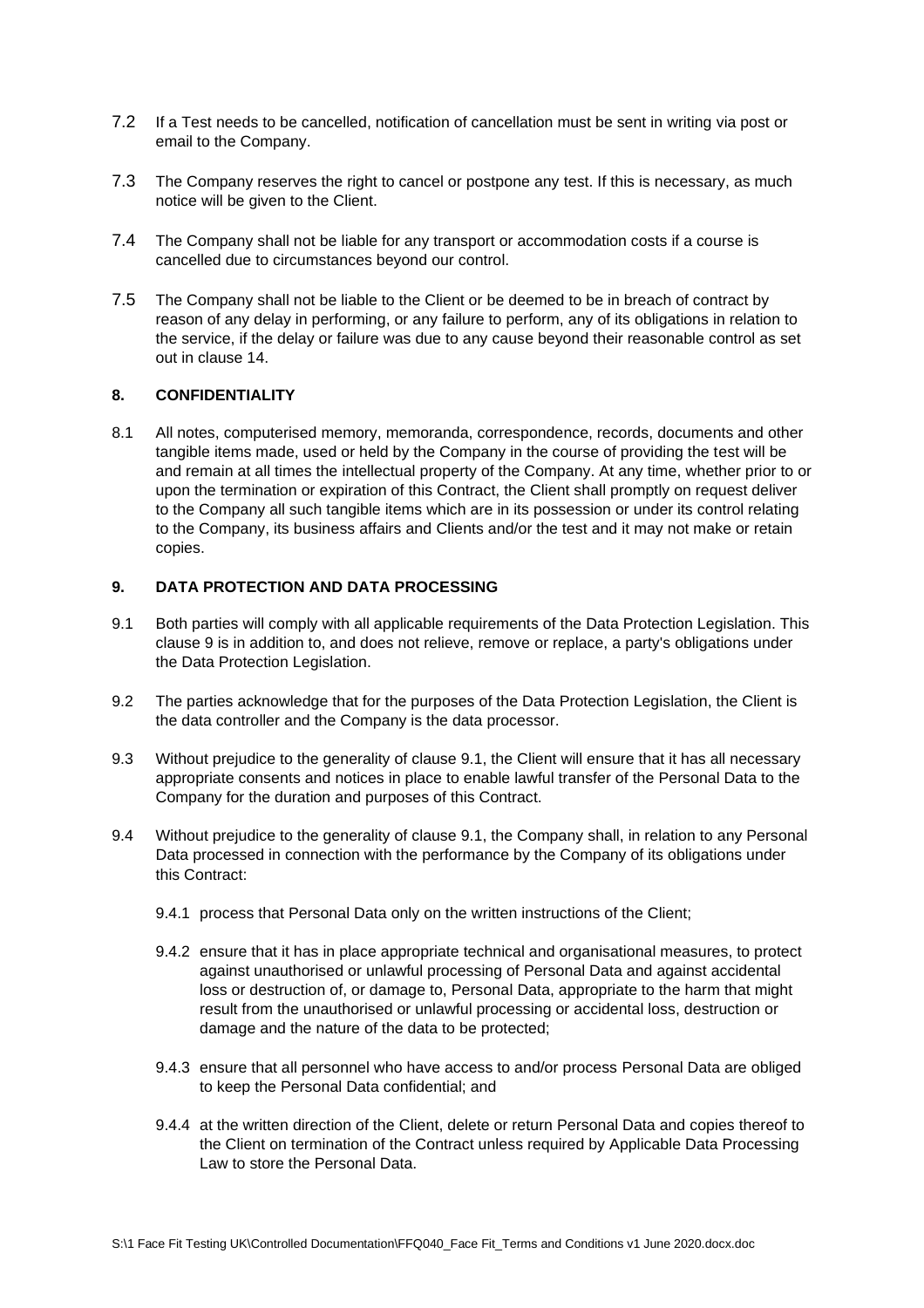### **10. RIGHTS IN INTELLECTUAL PROPERTY OF INPUT MATERIAL AND OUTPUT MATERIAL**

- 10.1 The property and any copyright or other intellectual property rights in any input material shall belong to the Client.
- 10.2 Any output material shall, unless otherwise agreed in writing between the Client and the Company, belong to the Company, subject only to the right of the Client to use the output material for the purposes of utilising the test.
- 10.3 Any input material or other information provided by the Client which is so designated by the Client and all output material or other information provided by the Company which is so designated by the Company shall be kept confidential by the Client; but the foregoing shall not apply to any documents or other materials, data or other information which are public knowledge at the time when they are so provided by either party, and shall cease to apply if at any future time they become public knowledge through no fault of the other party.
- 10.4 The Client warrants that any input material and its use by the Company for the purpose of providing the training courses will not infringe the copyright or other rights of any third party, and the Client shall indemnify the Company against any loss, damages, costs, expenses or other claims arising from any such infringement.
- 10.5 Subject to paragraph above, the Company warrants that any output material and its use by the Client for the purposes of utilising the training courses will not infringe the copyright or other rights of any third party, and the Company shall indemnify the Client against any loss, damages, costs, expenses or other claims arising from any such infringement.

# **11. WARRANTIES, LIABILITY AND INSURANCE**

- 11.1 The Company warrants to the Client that the test will be provided using reasonable care and skill and, as far as reasonably possible, in accordance with the specification and at the intervals and within the times referred to in the specification sheet. Where the Company supplies in connection with the provision of the training courses any goods (including output material) supplied by a third party, the Company does not give any warranty, guarantee or other term as to their quality, fitness for purpose or otherwise, but shall, where possible, assign to the Client the benefit of any warranty, guarantee or indemnity given by the person supplying the goods to the Company.
- 11.2 The Company shall have no liability to the Client for any loss, damage, costs, expenses or other claims for compensation arising from any input material or instructions supplied by the Client which are incomplete, incorrect, inaccurate, illegible, out of sequence or in the wrong form, or arising from their late arrival or non-arrival, or any other fault of the Client nor arising from any failure of the Company's Tester to comply with his or her obligations to the Company.
- 11.3 Except in respect of death or personal injury caused by the Company's negligence, or as expressly provided in these Terms, the Company shall not be liable to the Client by reason of any representation (unless fraudulent), or any implied warranty, condition or other term, or any duty at common law, or under the express terms of the Contract, for any loss of profit or any indirect, special or consequential loss, damage, costs, expenses or other claims (whether caused by the negligence of the Company, its trainees or agents or otherwise) which arise out of or in connection with the provision of the training courses or their use by the Client, and in any event the entire liability of the Company under or in connection with the Contract shall not exceed the amount of the Company's charges for the provision of the test, except as expressly provided in these Terms.
	- 11.3.1 The Company shall not be liable to the Client or be deemed to be in breach of the Contract by reason of any delay in performing, or any failure to perform, any of the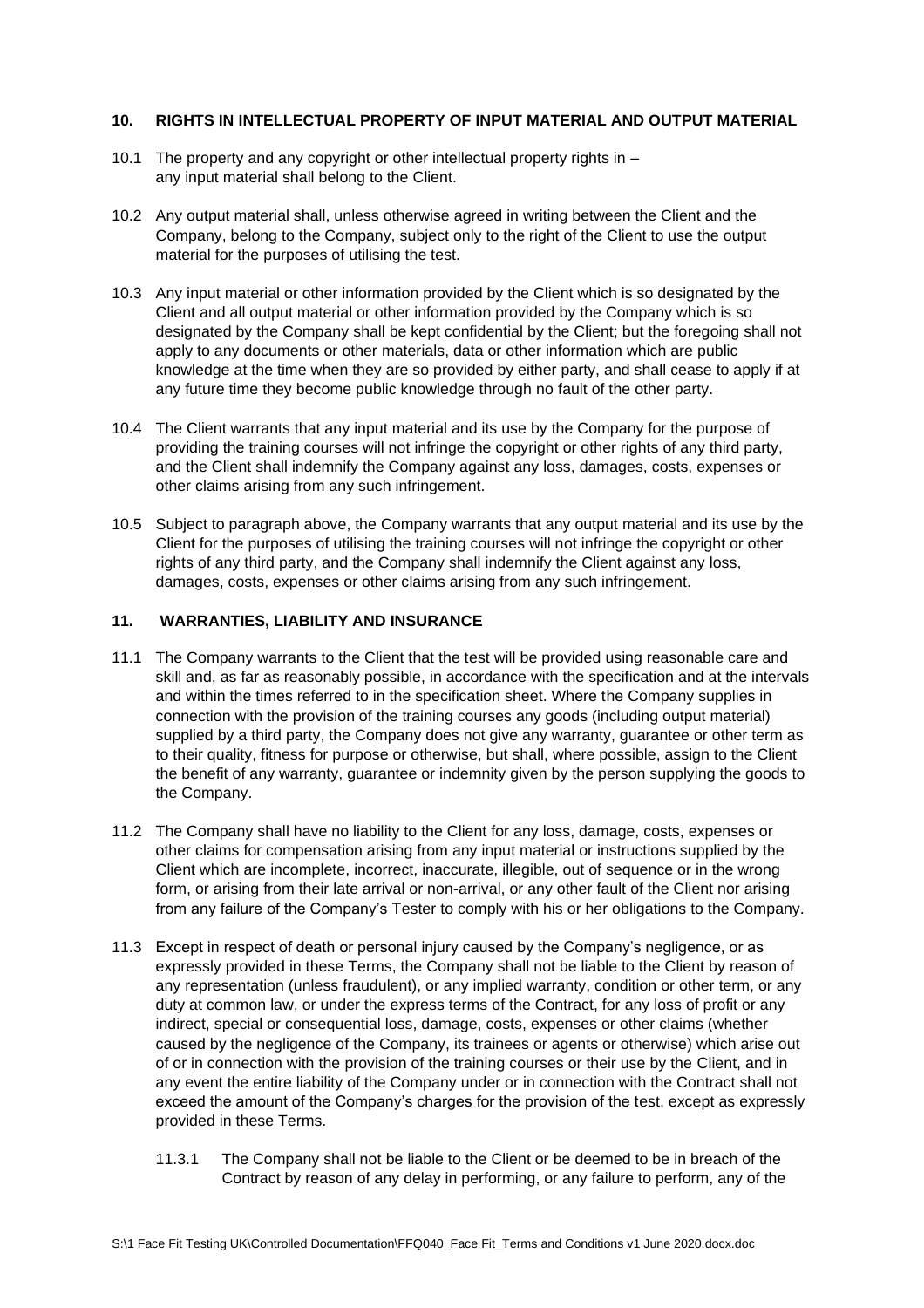Company's obligations in relation to the test, if the delay or failure was due to any cause beyond the Company's reasonable control and as further set out in clause 14.

11.3.2 The Company carries appropriate insurance and if the Client requires a copy of that insurance the Company shall provide the policy to the Client if requested.

#### 12. **TERMINATION**

- 12.1 Either party may (without limiting any other remedy) at any time terminate the contract by giving notice to the other if:
	- 12.1.1 the other party commits a material breach of any term of the Contract and (if such a breach is remediable) fails to remedy that breach within 30 days of that party being notified in writing to do so; or
	- 12.1.2 if the other goes into liquidation, becomes bankrupt, makes a voluntary arrangement with its creditors or has a receiver or administrator appointed.
	- 12.1.3 the other party takes any step or action in connection with its entering administration, provisional liquidation or any composition or arrangement with its creditors (other than in relation to a solvent restructuring), being wound up (whether voluntarily or by order of the court, unless for the purpose of a solvent restructuring), having a receiver appointed to any of its assets or ceasing to carry on business;
	- 12.1.4 the other party's financial position deteriorates to such an extent that in the terminating party's opinion the other party's capability to adequately fulfil its obligations under the Contract has been placed in jeopardy;
- 12.2 Without affecting any other right or remedy available to it, the Company may terminate the Contract with immediate effect by giving written notice to the Client if:
	- 12.2.1 the Client fails to pay any amount due under the Contract on the due date for payment
	- 12.2.2 the Client breaches the payment terms in clause 5;

#### 12.3 **CONSEQUENCES OF TERMINATION**

If the Contract is terminated for any reason:

any sums due to the Company will become immediately payable by the Client without set-off or deduction; and

termination of the Contract howsoever caused will:

- a. be without prejudice to any obligations or rights of either of the Parties hereto accrued prior to such termination; and
- b. not affect any provision of the Contract which is expressly or by implication intended to come into effect on, or to continue in effect after such termination.

### **13. GENERAL**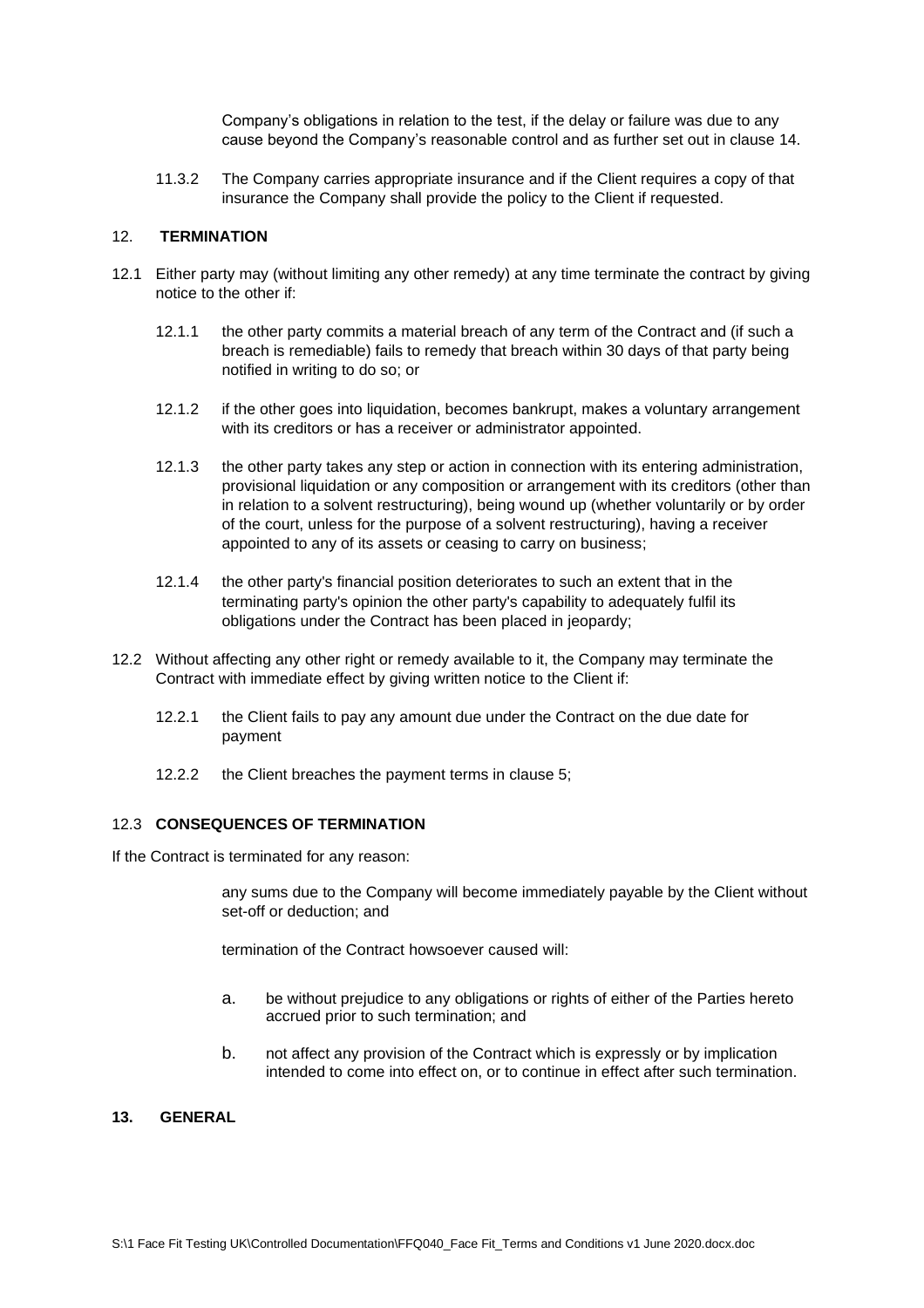- 13.1 The Company may correct any typographical or other errors or omissions in any brochure, promotional literature, quotation or other document relating to the provision of the test without any liability to the Client.
- 13.2 The Company may at any time without notifying the Client make any changes to the test which are necessary to comply with any applicable safety or other statutory requirements.

# **14. FORCE MAJEURE**

- 14.1 Neither party is liable for not performing an obligation in whole or in part, or for not performing it on time (except an obligation to pay money), because of an event beyond that Party's reasonable control, including but not limited to a breach or failure that was the result of an act of God, insurrection or civil disorder, riots, war or military operations, inclement weather, failure or shortage of power supplies, flood, drought, lightning or fire, national or local emergency, acts or omissions of government, highway authority or other government authority, compliance with any statutory obligation, industrial disputes of any kind or any other cause beyond that Party's reasonable control ("Force Majeure Event").
- 14.2 If a Force Majeure Event occurs, the party suffering the Force Majeure Event must:
	- a. give the other party notice of the Force Majeure Event promptly and an estimate of the non-performance and delay;
	- b. take reasonable steps to overcome the effects of the Force Majeure Event (but this does not require the settlement of industrial disputes or other claims on unreasonable terms); and
	- c. resume compliance as soon as practicable after the Force Majeure Event ends.

Either party may terminate this Contract by immediate notice in writing if the other party is unable to perform its obligations in the circumstances described in clause 14.1 for a continuous period of more than thirty (30) working days.

# **15. ENTIRE CONTRACT**

15.1 These Conditions (together with the terms, if any, set out in the specification sheet) constitute the entire Contract between the parties, supersede any previous Contract or understanding and may not be varied except in writing between the parties. All other terms, express or implied by statute or otherwise, are excluded to the fullest extent permitted by Law.

#### **16. NOTICES**

- 16.1 A notice required or permitted to be given by either party to the other under these Terms shall be in writing addressed to the other party at its registered office or principal place of business or such other address as may at the relevant time have been notified pursuant to this provision to the party giving the notice.
- 16.2 No failure or delay by either party in exercising any of its rights under the Contract shall be deemed to be a waiver of that right, and no waiver by either party of any breach of the Contract by the other shall be considered as a waiver of any subsequent breach of the same or any other provision.

### **17. GOVERNING LAW AND JURISDICTION**